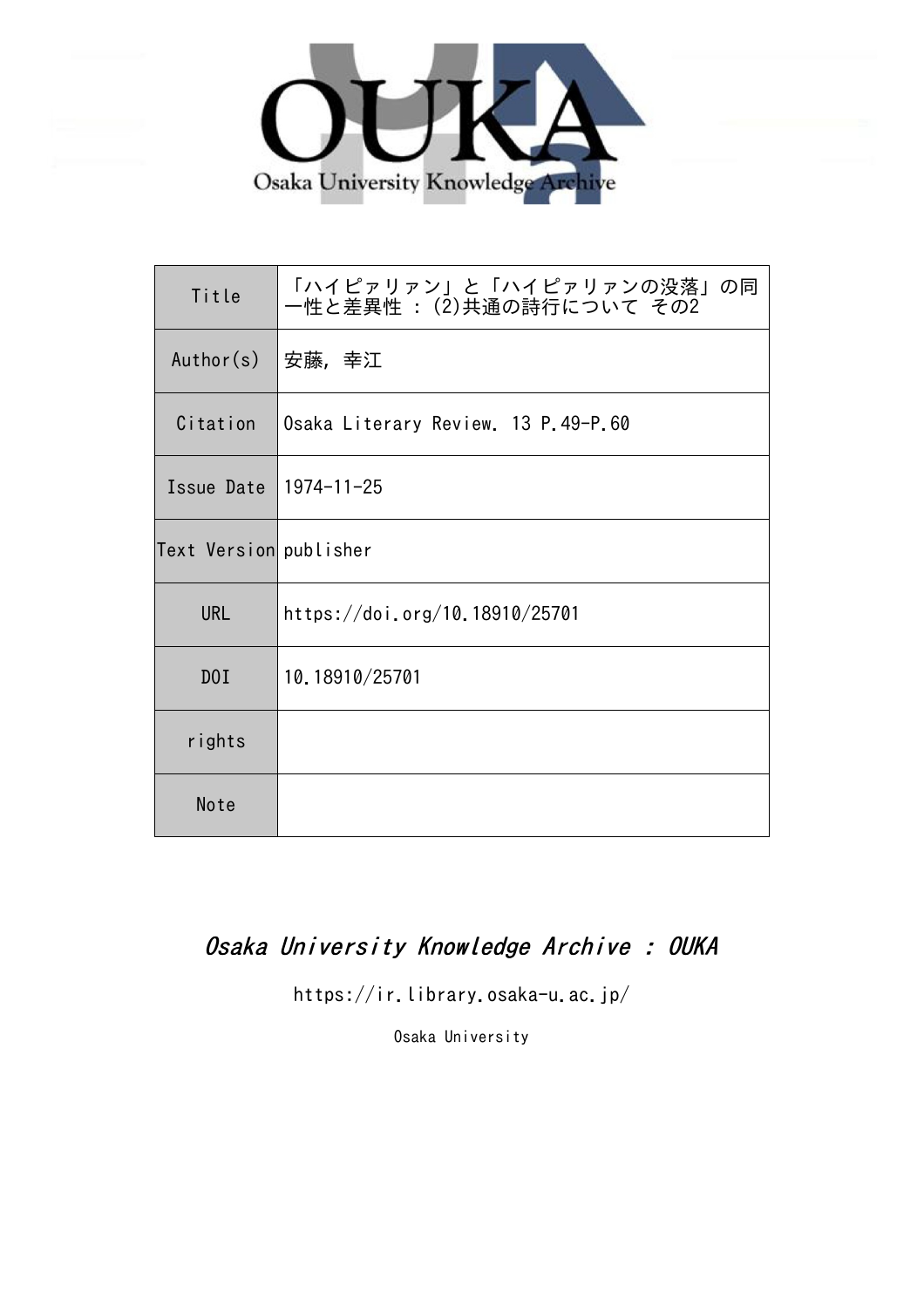---2)共通の詩行について--その2

#### 安藤幸 江

## はじめに

本誌12号の拙論,共通の詩行について一その1の後をうけて、「ハイピ ァリァン | 第一巻, 72- 94行と「没落」第一巻, 372- 411行とを比較検討 します。便宜上,二つに分けます。

### 1

「ハイピァリァン」第一巻,72-82行と「没落」第一巻,372-387行。

「ハイピァリァン」第一巻, 72-82行は「没落」の第一巻, 372-381行 に相当します。それぞれ引用してみましょう。

| $\circ$ | As when, upon a tranced summer-night,              | 72 |
|---------|----------------------------------------------------|----|
|         | Those green-rob'd senators of mighty woods,        |    |
|         | Tall oaks, branch-charmed by the earnest stars,    |    |
|         | Dream, and so dream all night_without a stir,      | 75 |
|         | Save from one gradual solitary gust                |    |
|         | Which comes upon the silence, and dies off,        |    |
| $\circ$ | As if the ebbing air had but one wave;             |    |
|         | So came these words and went; the while in tears   |    |
|         | She touch'd her fair large forehead to the ground, | 80 |
|         | Just where her fallen hair might be outspread      |    |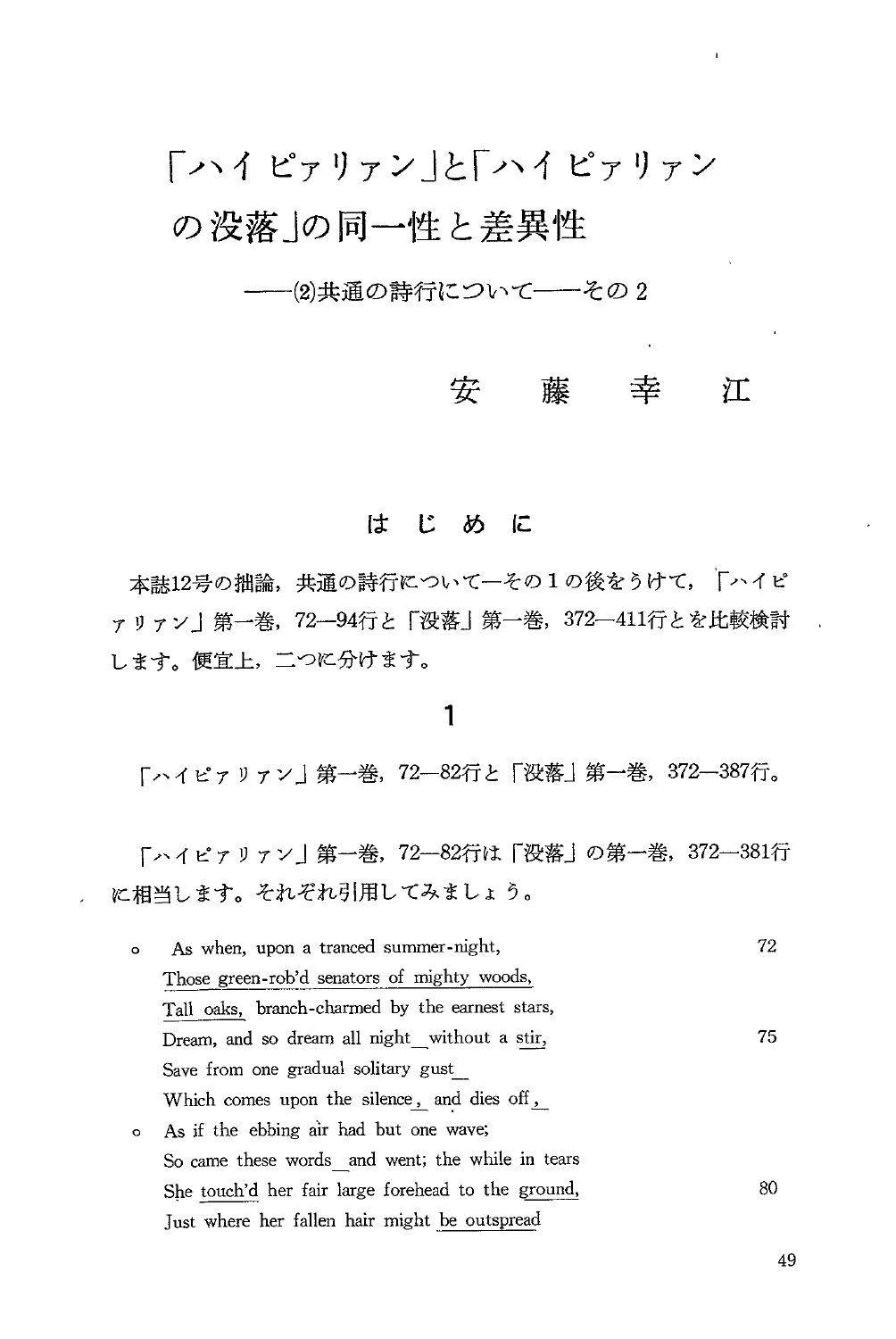o A soft and silken mat for Saturn's feet.  $(Hyperion, Book I.11.72-82)$ o As when, upon a tranced summer-night, 372 Forests, branch-charmed by the earnest stars, Dream, and so dream all night, without a noise, Save from one gradual solitary gust,  $375$ Swelling upon the silence; dying off; o As if the ebbing air had but one wave; So came these words , and went; the while in tears She press'd her fair large forehead to the earth, just where her fallen hair might spread in curls, 380

o A soft and silken mat for Saturn's feet. (The Fall of Hyperion, Canto I, 11.372-381)

御覧の通り、「ハイピァリアン|72行と「没落|372行とは全く同じです。 詩行の頭の小さい丸印がそれを示しています(この丸印及び下線は筆者に よる。以下の引用文においても同じ)。この行では "tranced" という語が 印象的であり、以下数行の基調となっています。

ところが、次の行は異なっています。では相違点を検討してゆきましょ う。まず, 「ハイピァリァン」73行目から74行目にかけての "Those green-rob'd senators of mighty woods,/Tall oaks" の1行余は,「没落し では "Forests" の一語になっています。 "These green-rob'd senators of mighty woods"と "Tall oaks" とは同格です。 "oak" は御承知の通りイ ギリスおよび ヨーロッパのよく知られた 森の木です。 この木を キーッは "senator" に譬えています。 "senator" というのは、現在では, 員、古代ギリシャ, ローマ時代では、元老院議員ですが、O.E.D. では次 のような意味が与えてあって、キーツのこの一行が引用してあります。

senator In vaguer sense: A counsellor, statesman;

a leader in State or Church. Also  $fg.$  (O. E. D.)

即ち,国家,あるいは 教会を指導したり,それに 助言を 与える年令, 名 望,地位共に高い人物でありましょう。緑豊かに茂り,大空に向かって,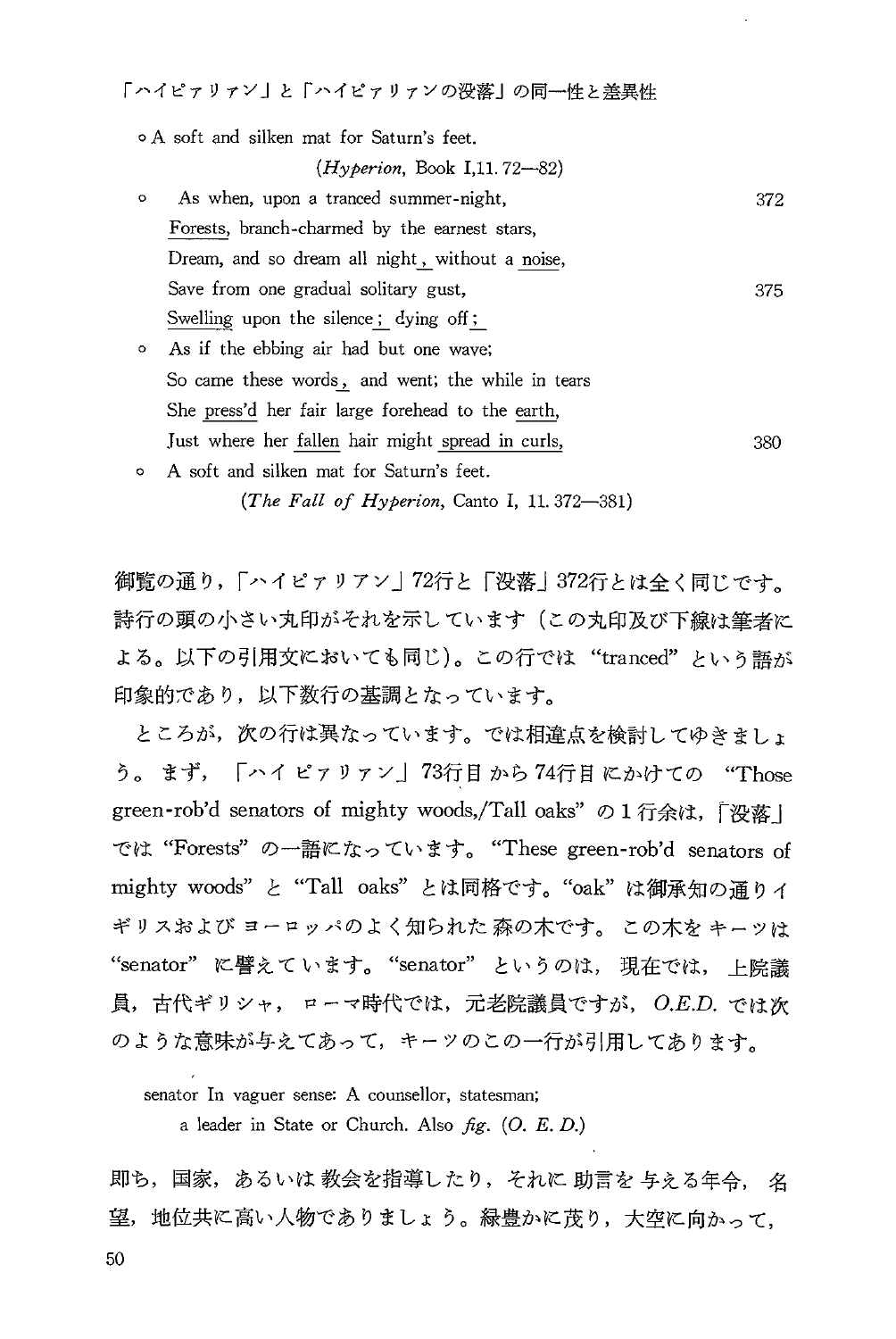すっくと伸びている樹令の高い大木の樫の木には、まさにぴったりです。 「樹令の高い」と言いましたが、樫の木というのはイギリスで最も寿命の 長い木の一つです。

The oak is one of the longest-lived of English trees.

M.R. Ridley はその "Keats' Craftsmanship" の中で、この「ハイピァリ ァン」72―73行について次のように言っています。

The first two lines were good enough to satisfy any one.

ところが、このすぐれた詩行の73行が「没落」では削除されてしまい、簡 単に "Forests" となってしまいました。惜しいことです。ただ、この森 に樫の老木が生えていることは、403行目に "time-eaten oaks" とあるの でわかります。

"branch-charmed"から始まる次の二行は両詩共にほぼ同じです。ただ 違うのは、行末 "without a"の後、「ハイピァリァン」では "stir"です が, 「没落」では "noise" である ことです。 この場合 "stir" というの は, "Slight or momentary movement" (O.E.D.) の意味です。"without a stir" というのは、「身動き一つせず」の意ですが、これは oak が senator に譬えられ、擬人化されているのをうけていると考えられます。 ついでながら、キーツにはこの他に、"no stir of air" (Hyperion, Book I,1.7)  $\&$  "no stir of life" (The Fall of Hyperion, Canto I, 1.310)  $\&$  ly う表現があります。

一方, "noise"は次の意と思います。

A sound which is not remarkably loud. 1833 Tennyson Ladý of Shalott IV, iii, Thro' the noises of the night She floated down to Camelot. (O. E. D.)

余り大きくない音、かそけき音です。キーツも次のように使っています。

A little noiseless noise among the leaves  $(I \text{ stood tip-toe}, 1.11)$ A rustling noise of leaves (Endymion. Book II, 496)

木の葉のそよぎのような, ささやかな音なのでしょう。 "without a noise"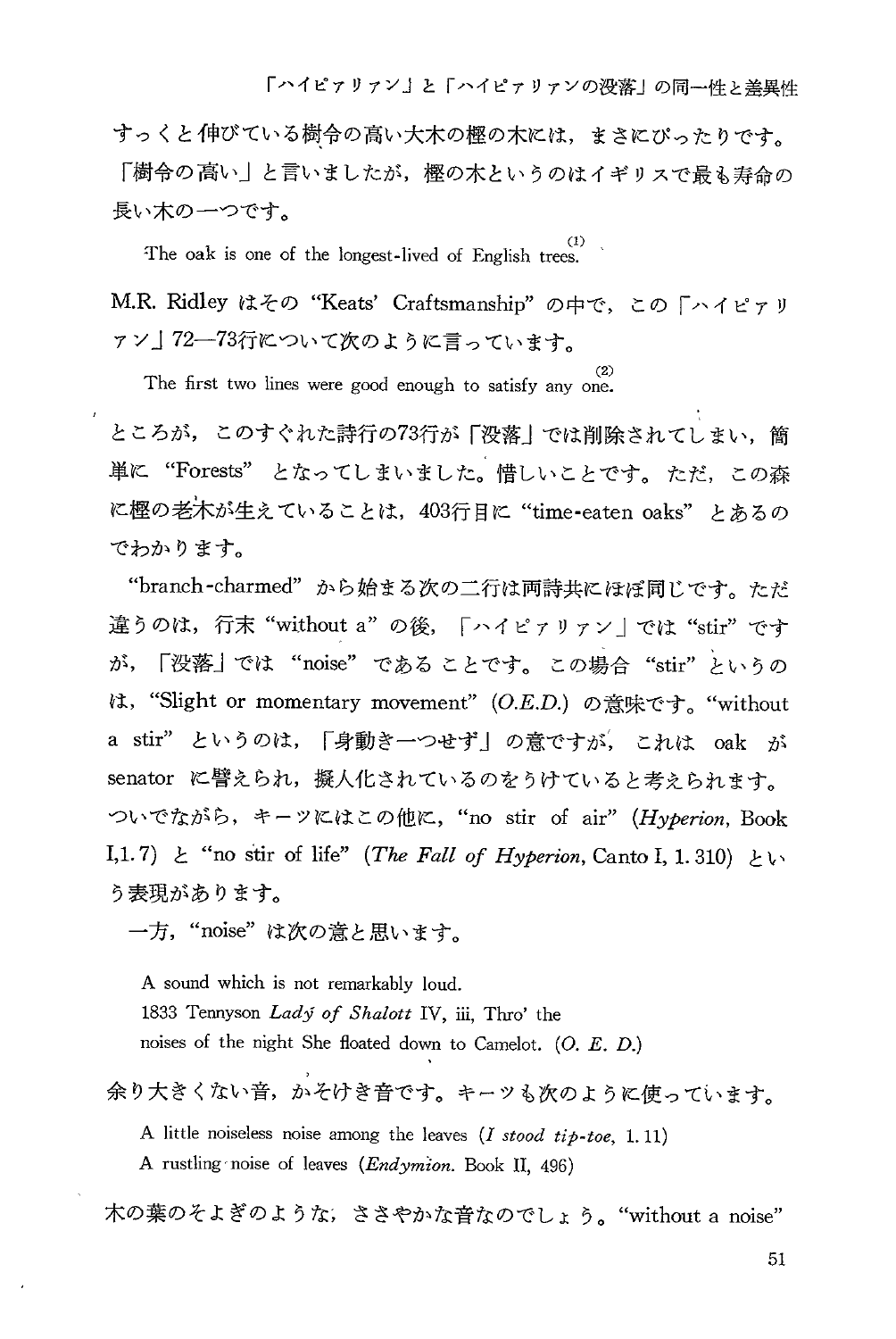たのは、主語が"Forests"なので,木の葉のそよぎ一つなくの意です。

あたりの静けさを表わしているこれら二つの表現は、また語の音から受 ける感じが違っています。〔stai〕は固く澄んでひきしまった感じなのに対 して、〔noiz〕は柔い感じです。

さて、ここでつけ加えておきたいのは、この

"branch-charmed by the earnest stars,

Dream, and so dream all night without a stir"

という詩行が、初めからこんな風ではなかったということです。「一心に みつめる星たちによって、枝に魔法をかけられて、一晩中、身動きもせ ず、夢みる」というこのすぐれた詩の最初の形は次のようです。

The oaks stand charmed by the earnest stars And through all night without a stir they rest,

この二つの詩を較べて、結果論的に言えば(なぜ結果論的にかと言うと、 この形からすぐに今あるものになったのではなく、幾度かの訂正を経てい るからです), "The"が "Tall"になって、大木である 樫の木の, その高 さが強められました。"stand"というのは木にとって当然すぎる表現です し、特にこの場合、樫の木は"senator"に譬えられ 擬人化されているの で, "stand"では Ridley の言うようにあまりに "colorless" で, この詩 行に ふさわしくないと 言えましょう。それが、"branch-charmed" と変 タられた結果, 72行目の "tranced" と呼応して、我々人間が手足に魔法 をかけられるように、木々の手足ともいうべき枝に魔法をかけられたとい うことで、より生き生きした イメージを作り出しています。"stand" と "rest" という動詞を訂正して使われた "dream" は "tranced" "charmed" と見事に呼応し、colorful で、前述の動詞などにはないイメージの広がり を与えています。更に、この印象の強い"dream"を繰り返すことによっ て、星の光を浴びて佇んでいる樫の木の姿が、いわゆる visual picture と なって浮かんで来ます。

さて、ここに "Save from one gradual solitary gust" と一陣の風が吹 くのですが、その表現は最後にコンマがあるかないかだけで両詩共に全く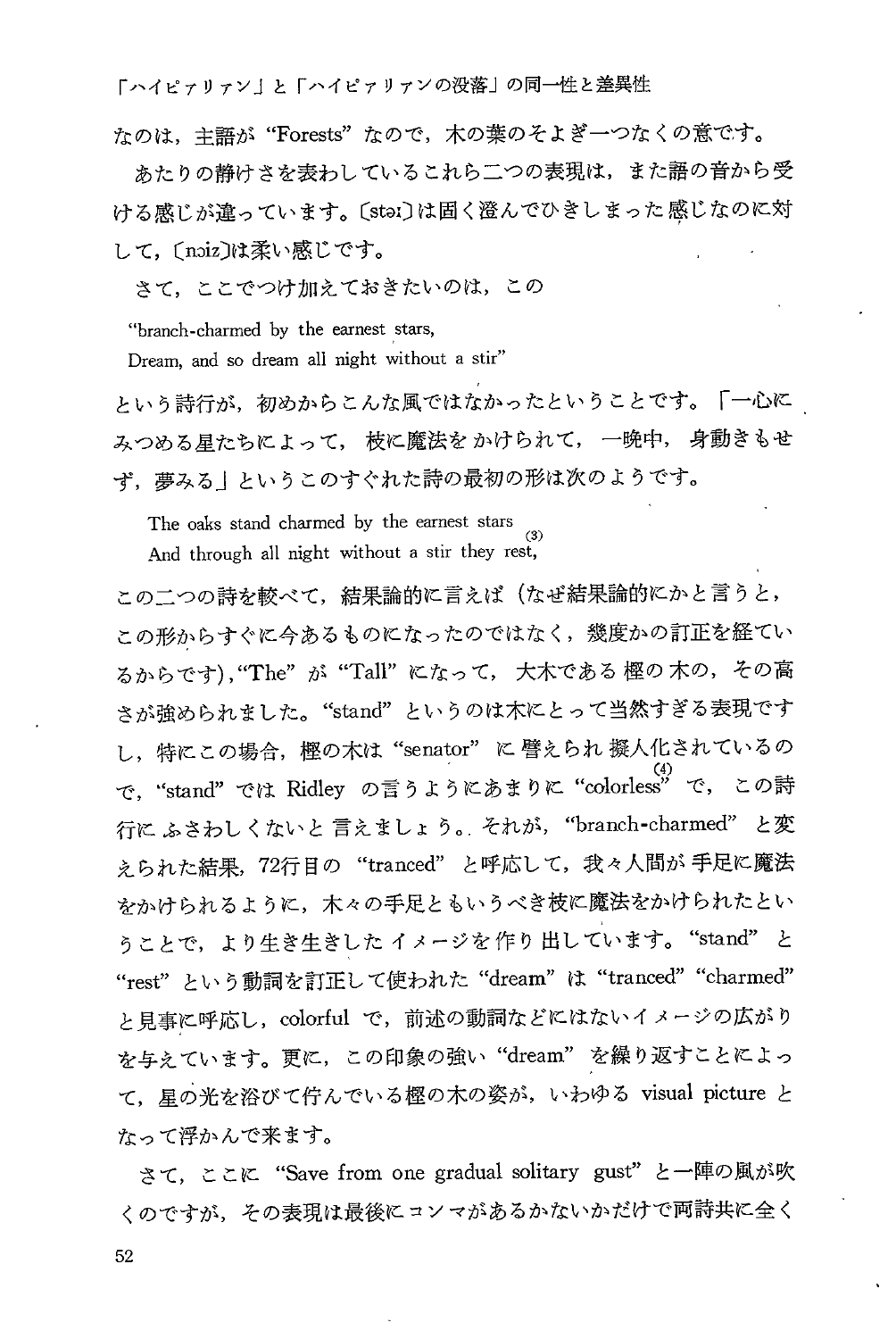同じです。これも最初は "Save from one sudden momentary gust" で あったのが、こんな風に改められました。改めた方が音の感じからも意味 の上からも良いと思います。突然パッと吹くのではなくて、次第に強くな り、ひとわたり木の間を吹く風、この方があたりの静けさに調和していま すし、譬えられているモネータの言葉の調子にもふさわしいです。

次の行「ハイピァリァン|72行目の "which comes upon" と "dies off" が、「没落」376行目では "Swelling upon" と "dying off" になっていま す。意味は同じですが、片方は動詞の現在形を使い、もう一方は現在分詞 の形を使っています。ここの情景は次行の "as if the ebbing air had but one wave"が示していますように,風が波のうねりのようにうねってい るのです。この点から言えば、「没落」の方がその滑らかな音の流れから してより優れているようです。そのアクセント、抑揚からも風のうねりが 感得出来ます。

Swelling upon the silence; dving off;

(The Fall of Hyperion, Canto I, 376)

ひき続く "So came these words and went;" は、このようにモネータ の言葉は聞こえ、そして消えていったというのですが、これも、コンマの ある、なしの違いだけです。

次は、モネータが額を地面につけているところの描写ですが、「ハイピ ァリァン」では"touch'd",「没落」では"press"です。普通,touch と いうのは、体の部分でも 手とか 足とかを 触れさせるもので、 額などには あまり 使わない もの です。 この点, "press" の方が 一般的 で しょう。 "ground"と "earth" の相違はさほどないかと思います。

次行 "Just where her fallen hair" では、「ハイピァリァン」の "might be outspread" という受身の表現はあまり適当でないように思い ます。しかし,「没落」で "might spread"としたのはよいですが,"in curls" としているのは、 グロテスクな 感じがしないでは ありません。最 後の "a soft and silken mat for Saturn's feet" は両詩共に全く同じです が、その髪のひろがりをマットに譬えているのもなにか不似合です。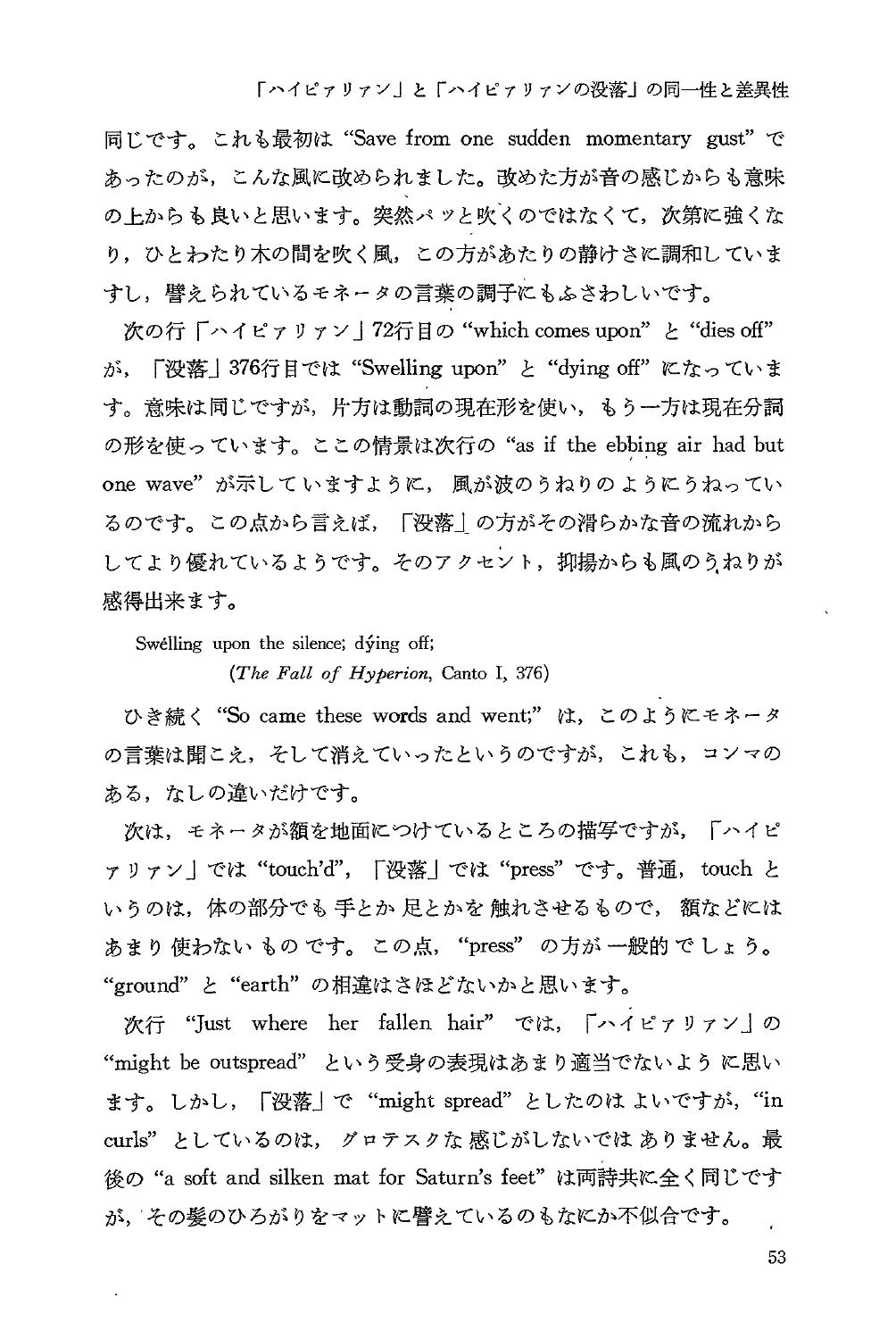# z

J.

 $\epsilon$ 

## 後半の部分を引用しましょう。

|   | One moon, with alteration slow, had shed         | 83  |
|---|--------------------------------------------------|-----|
|   | Her silver seasons four upon the night,          |     |
|   | And still these two were postured motionless,    |     |
|   | Like natural sculpture in cathedral cavern;      |     |
|   | The frozen God still couchant on the earth,      |     |
|   | And the sad Goddess weeping at his feet:         |     |
|   | Until at length old Saturn lifted up             |     |
|   | His faded eyes, and saw his kingdom gone,        | 90  |
| ۰ | And all the gloom and sorrow of the place,       |     |
|   | And that fair kneeling Goddess; and then spake,  |     |
|   | As with a palsied tongue, and while his beard    |     |
|   | Shook horrid with such aspen-malady:             |     |
|   | (Hyperion, Book I, 83–94)                        |     |
|   | Long, long, those two were postured motionless,  | 382 |
|   | Like sculpture builded up upon the grave         |     |
|   | Of their own power. A long awful time            |     |
|   | I look'd upon them; still they were the same;    | 385 |
|   | The frozen God still bending to the Earth,       |     |
|   | And the sad Goddess weeping at his feet.         |     |
|   | Moneta silent. Without stay or prop              |     |
|   | But my own weak mortality, I bore                |     |
|   | The load of this eternal quietude,               | 390 |
|   | The unchanging gloom, and the three fixed shapes |     |
|   | Ponderous upon my senses a whole moon.           |     |
|   | For by my burning brain I measured sure          |     |
|   | Her silver seasons shedded on the night          |     |
|   | And ever day by day methought I grew             | 395 |
|   | More gaunt and ghostly—Oftentimes I pray'd       |     |
|   | Intense, that Death would take me from the vale  |     |
|   | And all its burthens-Gasping with despair        |     |
|   | Of change, hour after hour I curs'd myself:      |     |
|   | Until old Saturn rais'd his faded eyes,<br>Λ     | 400 |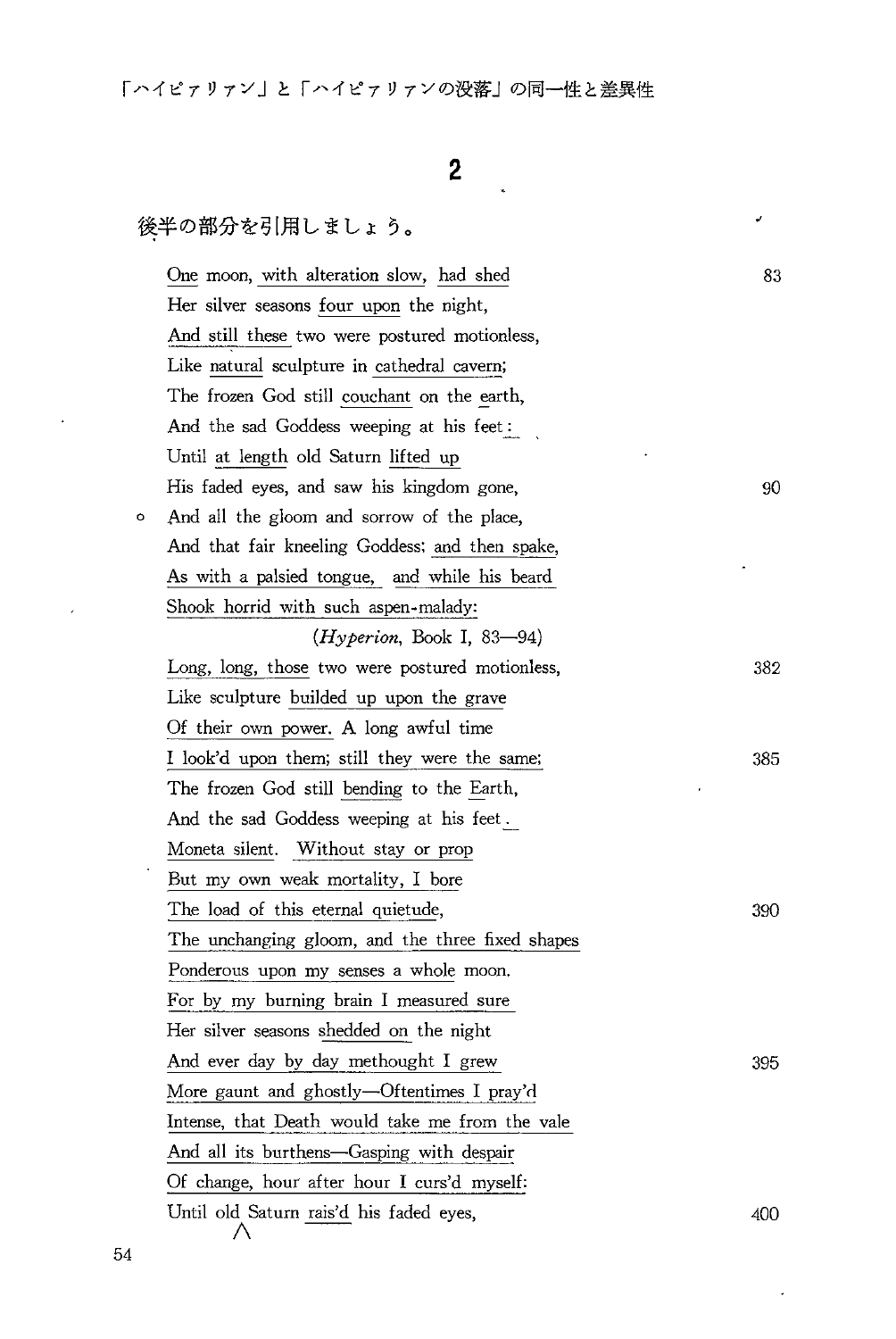And look'd around and saw his kingdom gone, 0 And all the gloom and sorrow of the place , And that fair kneeling Goddess at his feet. As. the moist scent of flowers, and grass, and leaves Fills forest dells with a pervading air, Known to the woodland nostril, so the words Of Saturn fill'd the mossy glooms around, Even to the hollows of time-eaten oaks, And to the winding in the foxes' holes, With sad low tones, while thus he spake, and sent Strange musings to the solitary Pan. (The Fall of Hyperion, Canto I,  $382-411$ ) 405 410

この部分での両詩の表現はかなり違ってきます。どちらも、サターンと モネータが一月の間身動きせずにいたことを述べてはいるのですが、「ハ イピァリァン」の方は純粋な物語であるので、その情景を客観的に表わし ているのに対して、「没落」の方は、詩人がその情景に立ち合っているた め,詩人の心情的体験も述べられています。まず「ハイピァリァン丨83-85行 で,

"One moon with alteration slo w had shed Her silver seasons four upon the night, And still"

と二行余で歌われているところは、「没落」では"Long, long"の二語に なっています。「ハイピァリァン」84行目で "silver seasons four" という のは月が,新月, 上玄,下玄, 満月と変り, 一月経つことを 示していま す。「没落」では"Long, long"で, どの位の期間かは最初はわかりませ んが, 392行目で "a whole moon" と出てきますので、これも一月と いうことになります。また394行目には"her silver seasons"という表現 が出てきます。ここで注意すべきことは、「ハイピァリァン」では "alteration slow" とか "silver seasons four" とか, 名詞の後に 形容詞の来 る, いわゆるミルトン的倒置, "Miltonic inversion"が使われていること で、「没落」の方では、そういう倒置はなくなっています。「ハイピァリ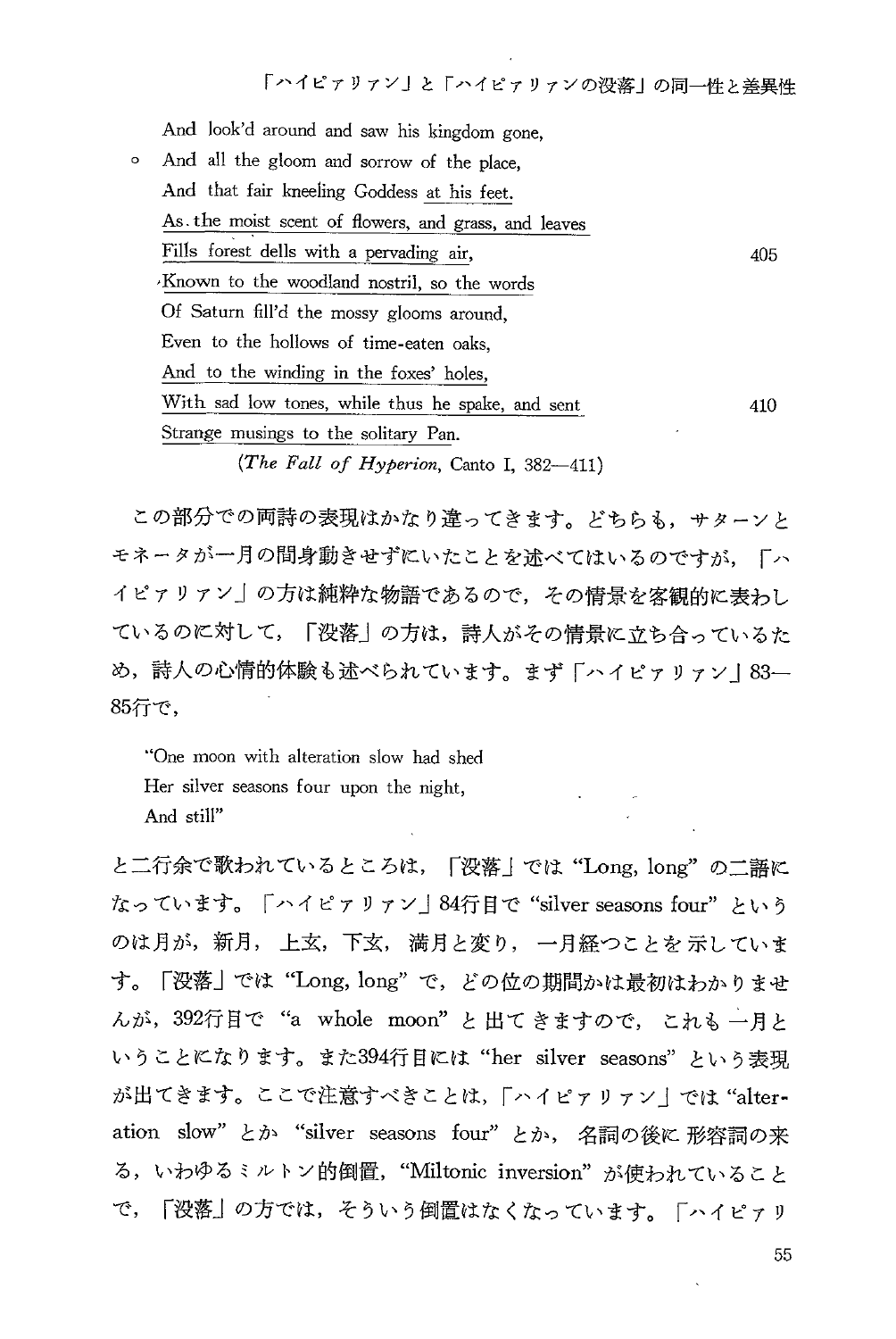ァン丨はミルトンの影響を受けているといわれていますが、これもそのあ らわれの一つです。

上に続く "these two were postured motionless" は, "these" と "those"の違いだけで,両詩共に同じで,この動かぬ姿を共に "sculpt に譬えているのですが、その "sculpture" のそれぞれのイメージは違って います。

まず, 「ハイピァリァン」では, "natural sculpture" で "cathedral cavern"の中にあるものです。この場合、"natural" というのは「自然に できた、自然によって浸蝕されてできた」という意味です。この「ハイピ ァリァン | 36行目に M. Allott は次のような註を付けています。

Rocks so eroded by the sea that we recognize human features in their forms. (Miriam Allott, p. 401)

即ち、海によって人間の形に浸蝕された岩のことです。ついでながら、 「ハイピァリァン」第一巻, 4行目でサターンは "quiet as a stone" と 石に譬えられています。そしてまた、この行の "cathedral cavern" とい うのは、セリンコートはじめ多くの学者が指摘しているように、キーツは "Fingal's Cave" のことを考えていたと思われます。このフィンガルの洞 窟を彼は1818年7月のスコットランド旅行の時に訪れました。そしてそれ にとても感動し, "Not Aladdin magian" で始まる "On Visiting Staffa" と題する詩を書き, その中で, この洞窟を "This Cathedral of the Sea!" と呼んでいます。

On Visiting Staffa Not Aladdin magain Ever such a work began; ............................... 'I am Lycidas,' said he, 'Fam'd in funeral minstrelsy! This was architected thus By the great Oceanus!— Here his mighty waters play Hollow organs all the day;

1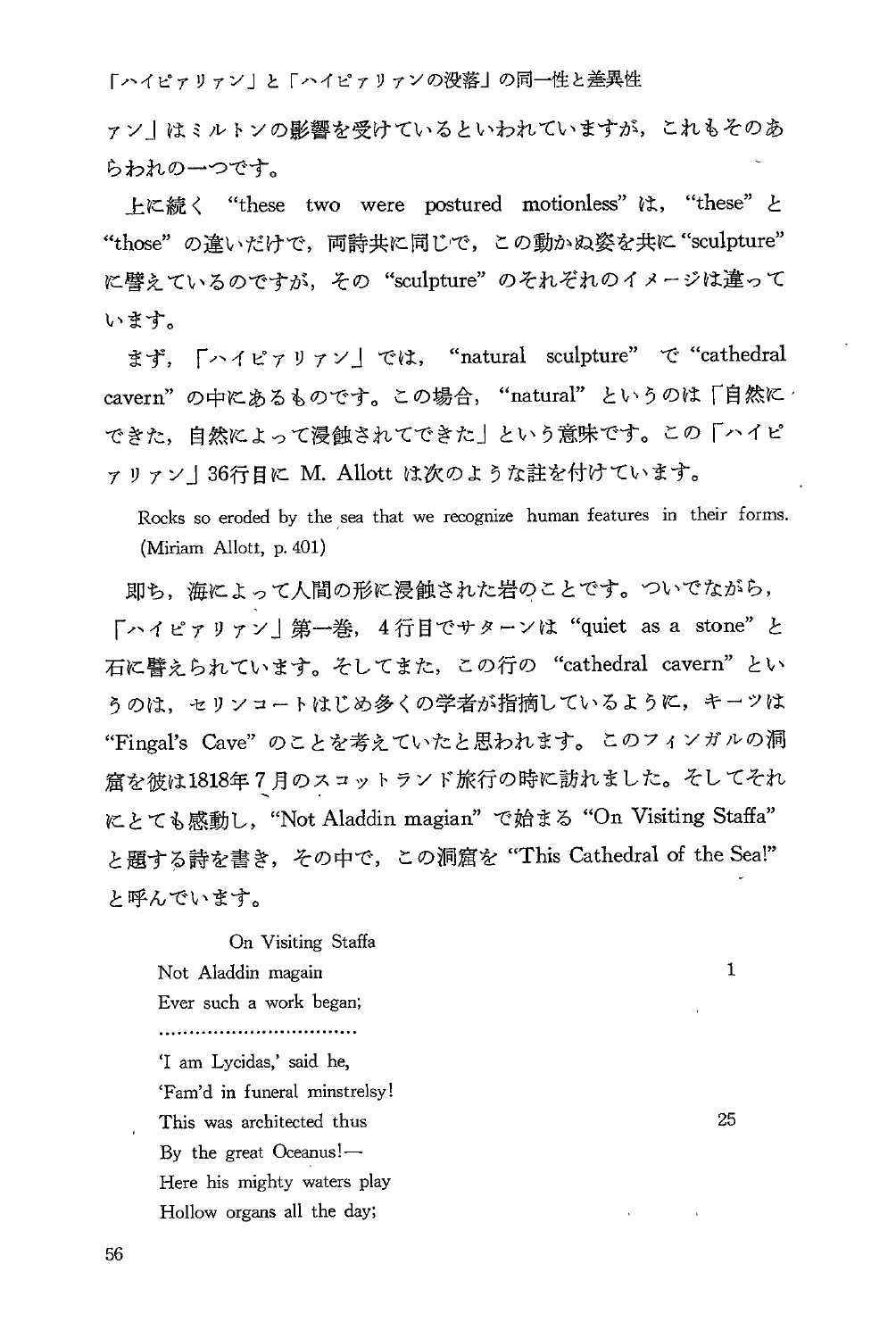!

Here by turns his dolphins all, Finny palmers great and small, Come to pay devotion due— Each a mouth of pearls must strew. Many a mortal of these days, Dares to pass our sacred ways, Dares to touch audaciously This Cathedral of the Sea!

36

30

そして、この詩を書き送った弟 Thomas Keats に対する7月26日付の手 紙で彼はこの詩行を暗示するような次の文章を書いています。

The finest thing is Fingal's Cave—it is entirely a hollowing out of Basalt Pillars. Suppose now the Giants who rebelled against Jove had taken a whole Mass of of black Columns and bound them together like bunches of matches—and then with immense Axes had made a cavern in the body of these columns—of course the roof and the floor must be composed of the broken ends of these columns such is Fingal's Cave except that the sea has done the work of excavation and is continually washing there......For solemnity and grandeur it far surpasses the finest cathedral. (Letter to Thomas Keats, 26 July 1818)

以トのことより、「ハイピァリァン」の彫像は、海岸の洞窟の中,波によ って浸蝕された人間の形をした岩のイメージです。

一方, 「没落」では, "builded up upon the grave/Of their own power"とあるように、墓の上に刻まれた彫像です。この場合の彫像は墓 の下の埋められた人のありし日の姿をそのままに彫られたものです。これ とよく似た表現は、ダンテの「神曲」の「煉獄編」の十二巻、16-18行に あります。キーツはケァリーの訳でそれを愛読していました。ケァリーの 訳でこの部分を引用してみますと、

As, in memorial of the buried, drawn Upon earth-level tombs, the sculptur'd form  $(5)$ Of what was once appears...

「没落」はダンテの影響を受けているといわれていますが、この部分もそ の一例にあたります。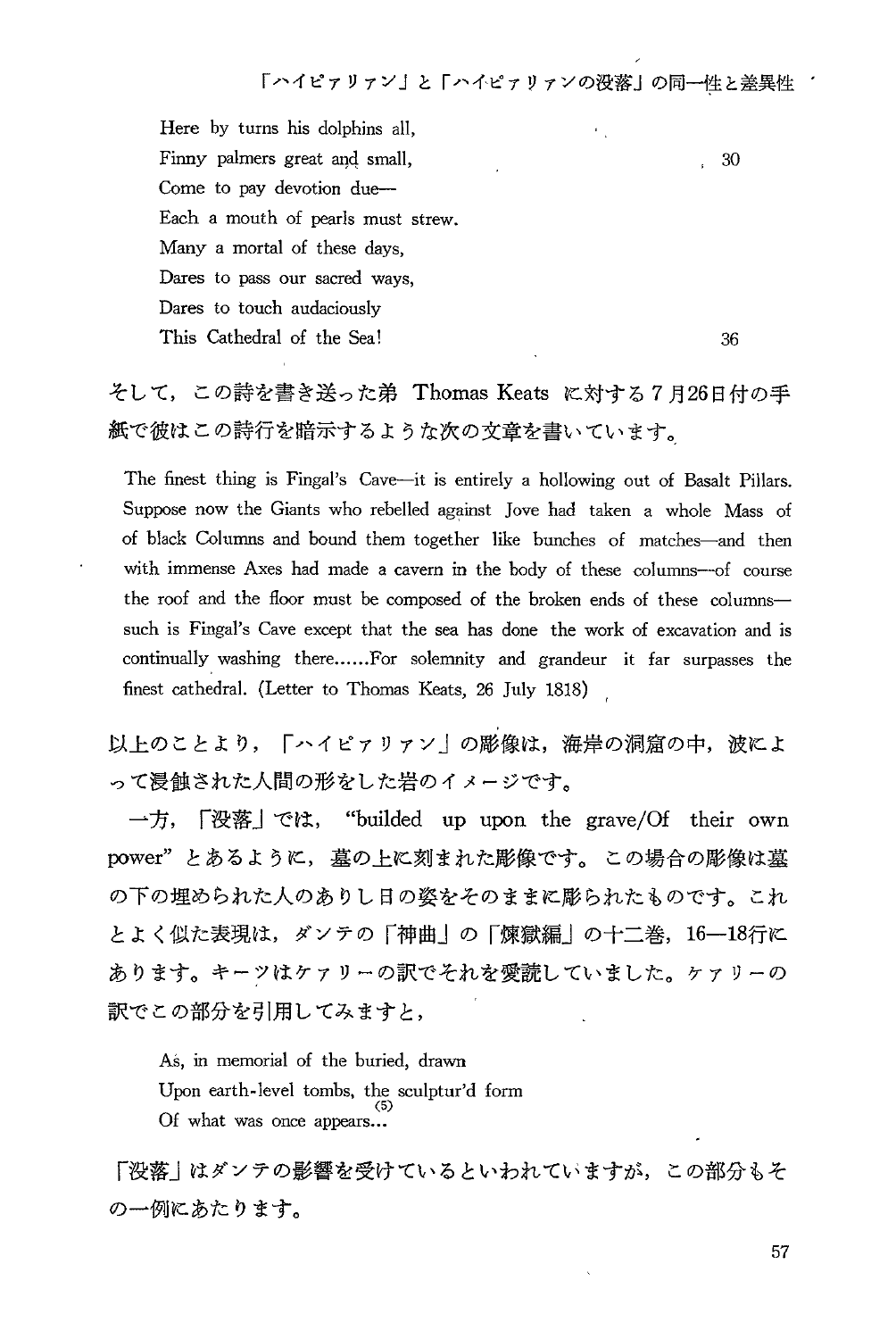「没落」の次の一行半, 384行目からの"A long awful time/I look'd upon them; still they were the same;" は「ハイピァリァン」にはあり ません。次の行, この動かないサターンを "frozen God" と言っている行 では、「ハイピァリァン」の "couchant" が「没落」では "bending" と より自然になっています。普通"couchant"は獣などがうずくまるのに使 われますが、ミルトンはセイタンについてこれを使っています。Paradise Lost 第五巻, 405行目で "His couchant watch" と言っています。キーツ はこの先例に従ったのでしょう。キーツはミルトンのこの簡所に印をつけ ています。

「没落」388--399行は「没落」独自のものです。ここでは、この動かな い神々を前にして、その沈黙の重さにじっと耐えている弱い作者の姿が描 かれています。390行目 "The load of this eternal quietude" や、392行 目 "Ponderous upon my senses" などのユニークな表現によって、その 感じがよく表われています。ただ394行目で"shedded"という形を使った こと, 393行目の"sure"及び397行目の"intense"といういわゆるミルト ン的な adverbial adjective を使ったのが惜しまれます。また、396行目か らの

#### Oftentimes I pray'd

Intense, that Death would take me from the vale And all its burthens-Gasping with despair Of change, hour after hour I curs'd myself:

は,息もつまりそうになった様子がまざまざと描かれています。そしてこ れらの表現により,神々の希望のない状態がより一層印象づけられていま す。

その次の四行程,「ハイピリァン」では 89行目 から 92行目 までと「没 落」400行から403行目までとは、サターンが目をあげて、あたりの様子を 見るところですが、両詩共、たいした相違はありません。"at length"の 有無, "lifted up" と "raised" の違い, "And look around" の有無, "at his feet"の有無、にすぎません。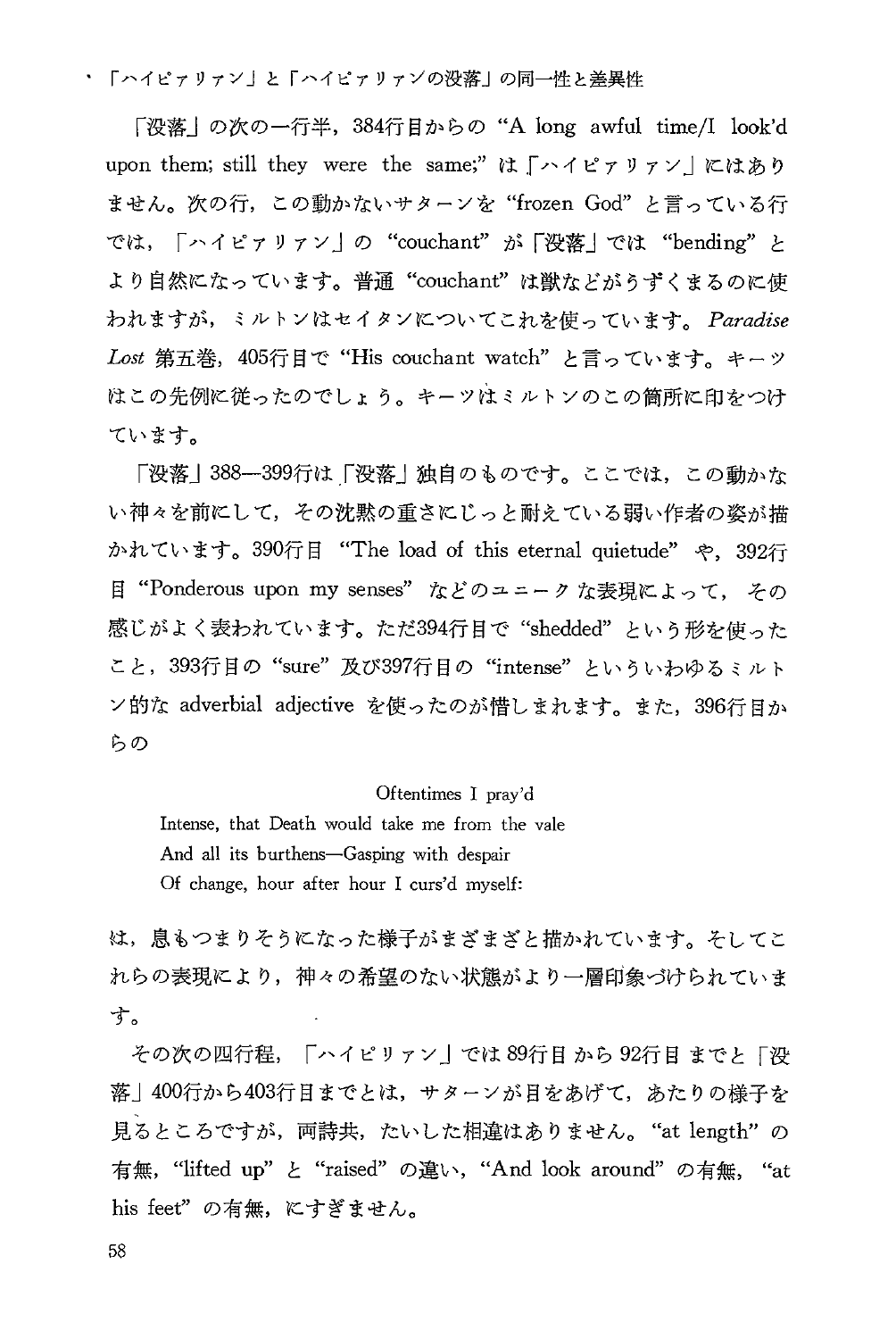さて、いよいよ、サターンが話を始めるところですが、ここはもうまる っきり違ってきています。「ハイピァリァン」では "palsied tongue"と 中風を病んだ者の舌のまわらぬ様子を表わしていますが、更に最後に "aspen malady"と付け加えています。ちなみに, ここでいう "aspen は, Miriam Allott が

The aspen shakes in the lightest breeze.

(Miriam Allott, p. 402)

と註をつけているように、少しの風にもよく 震々る ポプラの一種です。 "aspen malady"というのは「震える病気」で中風のことです。そして ここで "shook horrid" の "horrid" はまた adverbial adjective です。

一方,「没落」では,"as"以下三行で 美しい simile が歌われます。 サターンの 声が すみ ずみまで しみ わたる あたり の 様子 と は, "mossy glooms" であり, "time-eaten oaks" と, desolation の感じです。そして また, "solitary Pan" は Golden Age の去った後の, 自然の淋しさと荒 廃を暗示しています。

### おわりに

以上、両詩の共通の詩行の二番目の部分を比較検討し、その相違点を指 摘してきましたが,おおよそ,次のようなことが言えると思います。第一 に,「ハイピァリァン」では "Miltonic inversion" と呼ばれる倒置がよ く使われていますが、「没落」ではそれらは避けられています。但し、形 容詞を副詞に使う adverbial adjective は両詩共に見られます。第二に, 「ハイピァリァン」では表現の仕方と荘重な調子にミルトンを思わせるも のがあります。それに対して、「没落」では、その影響から離れ、ダンテ の影響が見られると共に、キーッ独得の美しい表現が出てきます。

### 註

- (1) The Poems of John Keats, ed. by Miriam Allott (1st ed.; London: Longman, 1970), p. 401, notes.
- (2) M.R. Ridley, Keats' Craftsmanship (1st ed.; London: Methuen, 1963), p. 74.